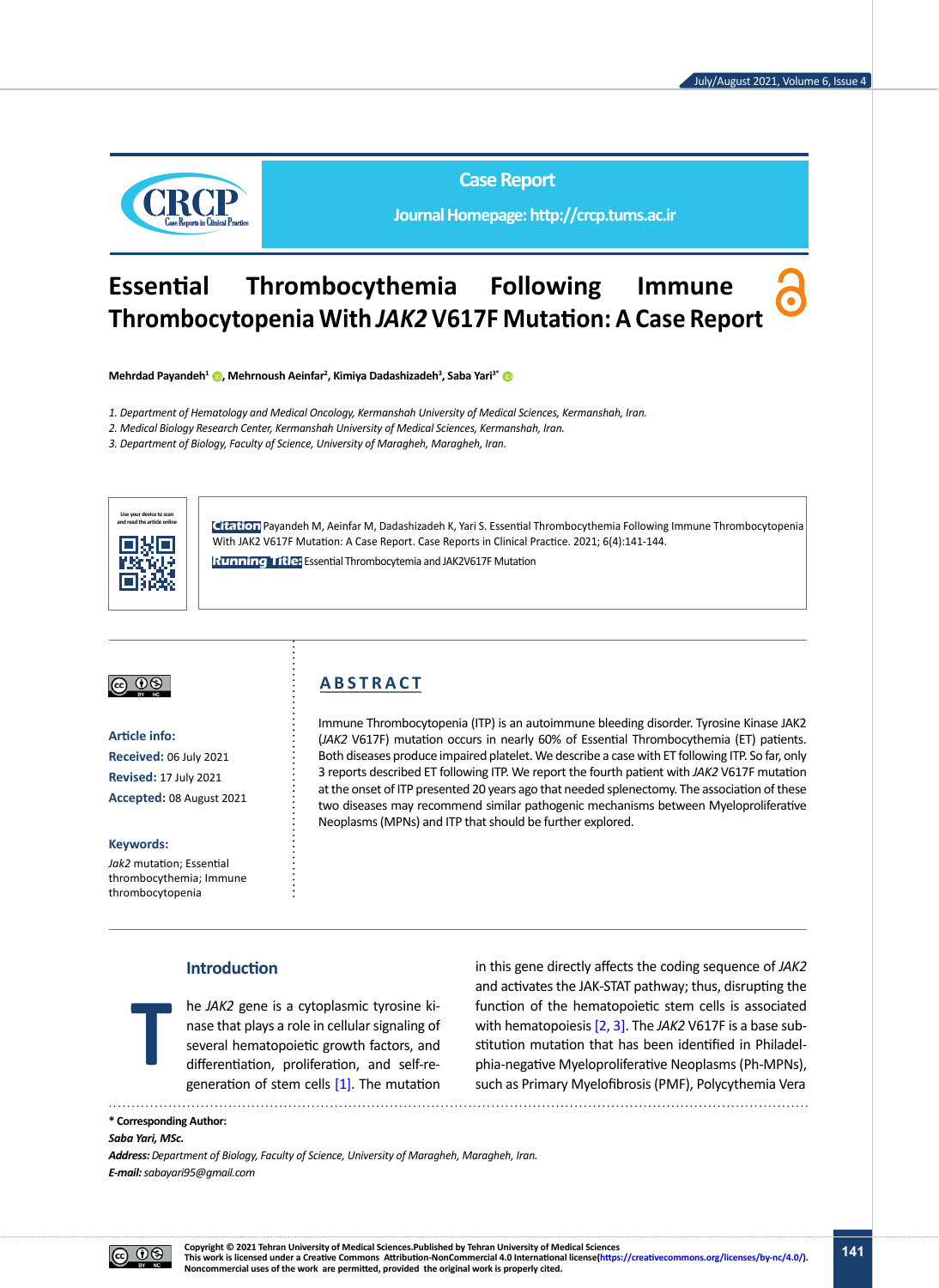# **Introduction**

he *JAK2* gene is a cytoplasmic tyrosine kinase that plays a role in cellular signaling of several hematopoietic growth factors, and differentiation, proliferation, and self-regeneration of stem cells  $[1]$ . The mutation in this gene directly affects the coding sequence of *JAK2* and activates the JAK-STAT pathway; thus, disrupting the function of the hematopoietic stem cells is associated with hematopoiesis [\[2,](#page-3-1) [3\]](#page-3-2). The *JAK2* V617F is a base substitution mutation that has been identified in Philadelphia-negative Myeloproliferative Neoplasms (Ph-MPNs), such as Primary Myelofibrosis (PMF), Polycythemia Vera (PV), and Essential Thrombocythemia (ET) [\[4\]](#page-3-3) and has been found in about 50% of ET patients [\[5,](#page-3-4) [6\].](#page-3-5)

ET is the expansion of clonal hematopoietic stem cells and is characterized by continuous clonal thrombosis, excessive megakaryocyte expansion in bone marrow, increased platelet count, usual erythrocytic mass, and the daily prednisone (1 mg/kg) with proper PLT res lack of prominent bone marrow fibrosis. Because the ET (1 and other Ph-negative MPNs have common clinical and biological symptoms that make them difficult to diagnose, it is very important to use molecular techniques to classify the clinical and pathophysiological features of these diseases [\[2,](#page-3-1) [5\].](#page-3-4)

Immunotrobocytopenia (ITP) is an acquired autoimmune disease characterized by platelet destruction and trephine indicated increased cellularity and cluste suppression of the production of megakaryocyte plate-<br>large and giant mature megakarioler and efficiency let [\[7,](#page-3-6) 8]. In this hematologic disorder that is identified clei. A real-time Polymerase Chain Reaction (rea by mild or severe thrombocytopenia, the platelet count is less than 100 G/L, leading to the manifestation of a cation in her peripheral blood. hemorrhagic disorder [\[9,](#page-3-7) [10\]](#page-3-8). The most important symptoms of this disease include petechia, mucosal bleeding, **The patient was diagnosed with ET** ecchymosis, and purpura [\[11\]](#page-3-9). The incidence of ITP is 1

to 13 per 100,000 people and may occur at any age  $[12]$ . ET and ITP are two different blood disorders that highly affect the number of platelets. So far, only three cases with ET following ITP have been reported. Limited data are available on two types of platelet disorders that occur in succession. In this study, we report the fourth case of the diagnosed ET, 19 years after the diagnosis of ITP.

#### **Case Presentation**

In May 1999, an 18-year-old single female patient presented with a complaint of mucosal bleeding with petechiae, epistaxis, ecchymosis, and Platelet (PLT) count of 10,000/μL that had been diagnosed with ITP. Hemoglobin (Hb), White Blood Cell count (WBC), and coagulation tests were normal. All tests for Cytomegalovirus (CMV), hepatitis B and C, and HIV were negative. Bone marrow aspirate indicated increased myeloid/erythroid ratio and megakaryocytes. Treatment had been initiated with daily prednisone (1 mg/kg) with proper PLT response  $(161,000 / \mu)$ , but after tapering, the platelet decreased significantly. Due to poor tolerance and efficacy, in June 2000, splenectomy was performed and her platelet very important to use molecular techniques count reached normal  $(372,000/\mu l)$ . Over the following the clinical and pathophysiological features of 19 years, no close follow-up has been considered for the ases [2, 5]. **which count (WBC), and count (WBC)** patient and in January 2019, she (age 39) was again referred to our clinic by her general practitioner because of a PLT count of 689,000/μL (Figure 1). A bone marrow trephine indicated increased cellularity and clustering of large and giant mature megakaryocytes with folded nuclei. A real-time Polymerase Chain Reaction (real-time follow-severe thrombocytopenia, the platelet count pcR) analysis revealed the presence of *JAK2* V617F mutation in her peripheral blood.

> The patient was diagnosed with ET based on the World Health Organization (WHO) 2008 criteria [\[13\]](#page-3-11),



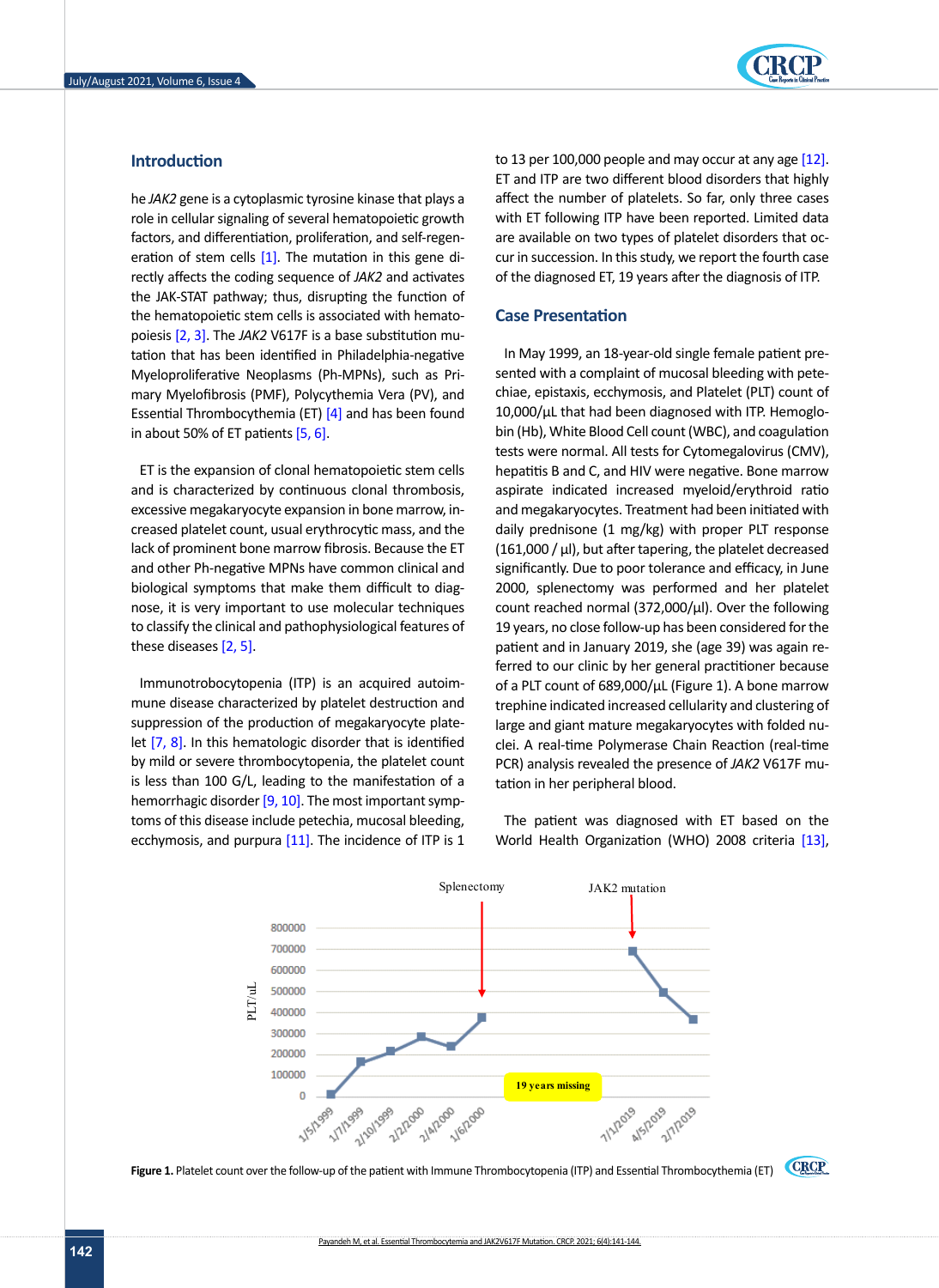

| <b>Variables</b>     | <b>Sex Female</b>            |
|----------------------|------------------------------|
| <b>ITP Diagnosis</b> | May 1999 (age: 18, y)        |
| <b>ITP Treatment</b> | Prednisone, Splenectomy      |
| <b>ET Diagnosis</b>  | January 2019 (age: 18-39, y) |
| JAK2 Mutation        | Positive                     |
| Splenomegaly         | Yes                          |
| <b>ET Treatment</b>  | Hydroxyurea                  |
|                      |                              |

<span id="page-2-0"></span>**Table 1.** Information of the reported case with Immune Thrombocytopenia (ITP) and Essential Thrombocythemia (ET)

treating with Hydroxyurea (HU; 500 mg) daily in divided doses. PLT count reached the normal range in July 2019. Presently, the patient does not have the side effects on a similar dosage of HU. Patient characteristics are sum-marized in [Table 1](#page-2-0).

### **Discussion**

The discovery of the mutation in the *JAK2* gene made significant advances in understanding the pathophysiology of Ph-negative myeloproliferative neoplasms. The *JAK2* V617F mutation, which is restricted to blood cells and causes specific phosphorylation along with triggering of the tyrosine kinase function, has been proposed as a beneficial molecular marker in the detection of MPNs [\[14\].](#page-3-12) Researchers have found that mutations in this gene can be detected in approximately 0.2% of adult patients with no hematological disorder [15]. In this study, we examined a case, for whom ITP and ET were detected in the gap of 19 years. These two diseases have different clinical symptoms and the intrinsic relationship between them is complex, but according to the results of a population-based study, a 20% increase in the risk of developing MPN is observed in cases with a history of autoimmune diseases, such as ITP [16]. Also, a study by Sobas et al. on a 45-year-old woman suggested the association between autoimmune disorders and the JAK/STAT signaling pathway, and it was introduced as a potential factor for neoplastic ET progression in women with a history of ITP  $[8]$ . Huang et al. reported a JAK2-positive patient with a small MPN clone caused by low JAK2 allele burden, which was related to thrombocytosis and leukocytosis after splenectomy, and thrombocytosis was probably covered due to cellular destruc-tion by immunity in the spleen pre-splenectomy [\[17\].](#page-3-13) Firstly, Caocci et al. investigated the JAK2 allele burden at the onset of ITP, which resulted in a small 3% JAK2 positive clone at the beginning of ITP diagnosis, which

increased to 27% in the 13 next years. In this case, a splenectomy was performed on the patient, followed by progressive thrombocytosis [\[18\]](#page-3-4). Finally, in our case, who was a JAK2-positive patient, we faced thrombocytosis after splenectomy. it can be concluded that the interaction between autoimmune disorders and MPNs is a complex issue that needs further investigation.

# **Conclusion**

In conclusion, it can be speculated that splenectomy and autoimmunity may influence the development of the *JAK2* V617F mutation and MPNs; thus, analysis of this mutation could be suggested to ITP patients.

## **Ethical Considerations**

#### **Compliance with ethical guidelines**

All ethical principles are considered in this article. The participants were informed of the purpose of the research and its implementation stages. They were also assured about the confidentiality of their information. They were free to leave the study whenever they wished, and if desired, the research results would be available to them. Written consent has been obtained from the subjects. principles of the Helsinki Convention was also observed

#### **Funding**

This research did not receive any grant from funding agencies in the public, commercial, or non-profit sectors.

#### **Conflict of interest**

The authors declared no conflicts of interest.